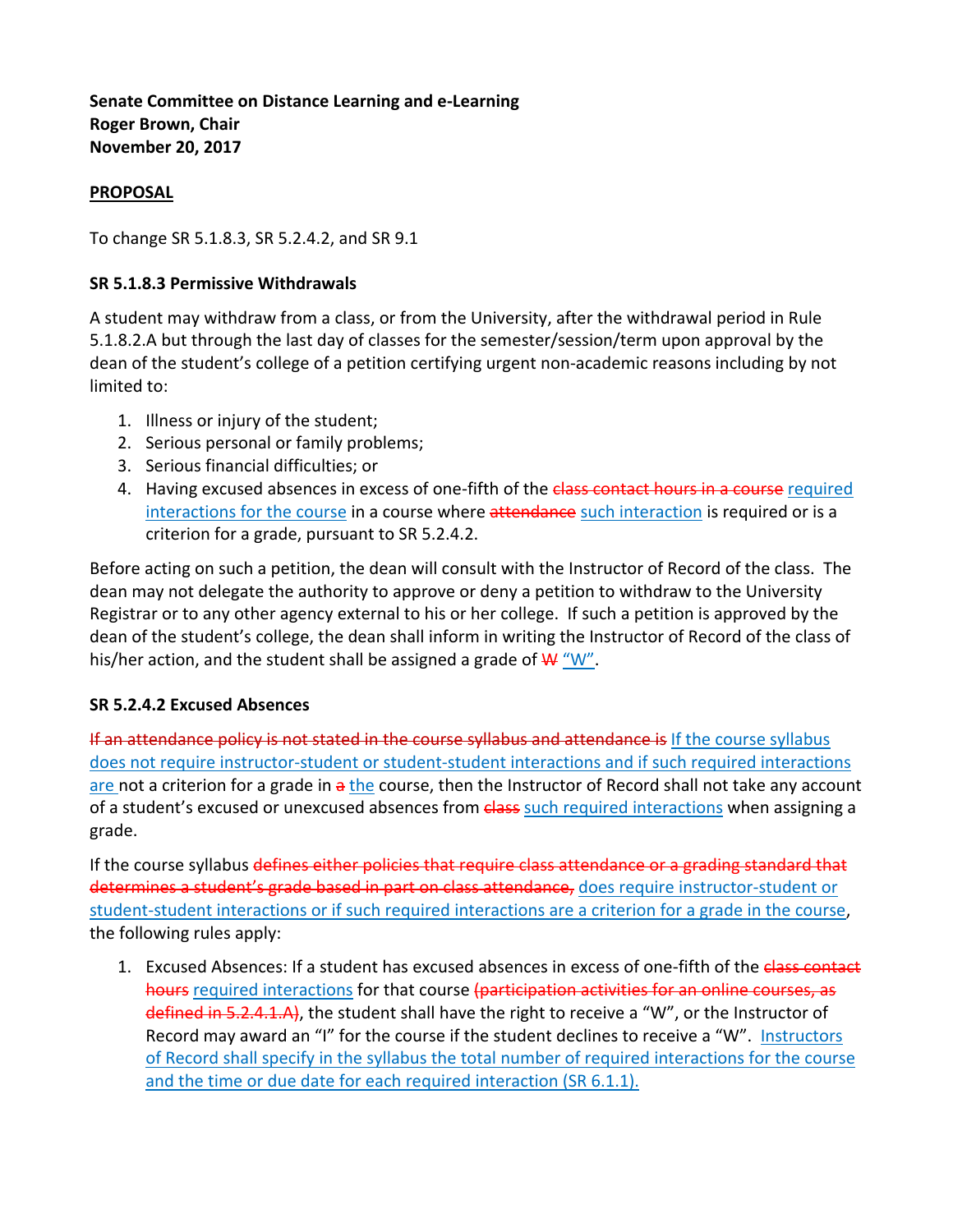2. Unexcused Absences: The Instructor of Record shall define any course policy relating to unexcused absences in the course syllabus. If a policy is not stated in the course syllabus or the policy does not allow for a penalty to the student, the Instructor of Record shall not penalize the student for any unexcused absences.

*For reference, but not to be included in the proposed rule change, SR 6.1.1 (Information about Course Content) reads, in relevant part: "Whenever factors such as absences or late papers will be weighed in determining grades, a student shall be informed."*

# **SR 9.1 Definitions**

Absence: failure to be present for a scheduled class participate in a required interaction at or by a specified date and time.

# **RATIONALE:**

*The rationale for changing SR 5.1.8.3, SR 5.2.4.2, and SR 9.1 is the same.*

*First, the "presence" or "absence" of a student is simply not assessed for some online activities (e.g., watching a pre-recorded video lecture) even though those online activities often "count" towards the total contact hours/minutes required for the course. In traditional lecture courses, all activities that "count" as "contact hours" are or can be assessed for "presence" or "absence" because those activities all occur in a physical classroom where "presence" or "absence" can be easily assessed.*

*Second, the quantity of contact hours associated with some online course activities (e.g., for online discussions) are not traditionally specified and therefore hard for students to know. Whereas, in traditional lecture courses, the quantity of contact hours that are associated with any in-class activity (e.g., an in-class discussion) are easily known; the number of associated contact hours is simply the amount of class time devoted to that activity.*

*Third, SR 10.3 defines "What is a credit hour" for different types of courses, but the specified number of required minutes (usually 2,400 minutes for a three credit course) are not attainable in many traditional courses given current semester calendars. For example, a 50 minute MWF course in the fall semester will have a maximum of 2,320 contact minutes and a 150 minute Monday only course will have a maximum of 2,220 contact minutes. To fix this problem, we need to modify SR 10.3 or the Registrar's calendar.* 

*But, even if the third problem is fixed, the first two problems remain. It's not reasonable to expect that all distance learning course activities that count towards a course's required contact hours/minutes will be (1) assessed for a student's "presence" or "absence" and (2) will have a known number of associated contact hours/minutes. Number (1) isn't a reasonable expectation (e.g., all prerecorded lecture videos would have to track whether any particular student watched them or not). Number (2) is probably feasible, but in practice it would look arbitrary and contrived (e.g., "Your required participation in this online discussion counts as one contact hour").*

*Thus, if we can't sensibly resolve the first two issues above, another option (proposed here) is to measure the level of absences using some metric other than contact hours. In 2016, the Senate Admissions and Academic Standards Committee (SAASC) attempted this, resulting in the current language that uses "participation activities for an online courses" (sic) along with a definition of what*